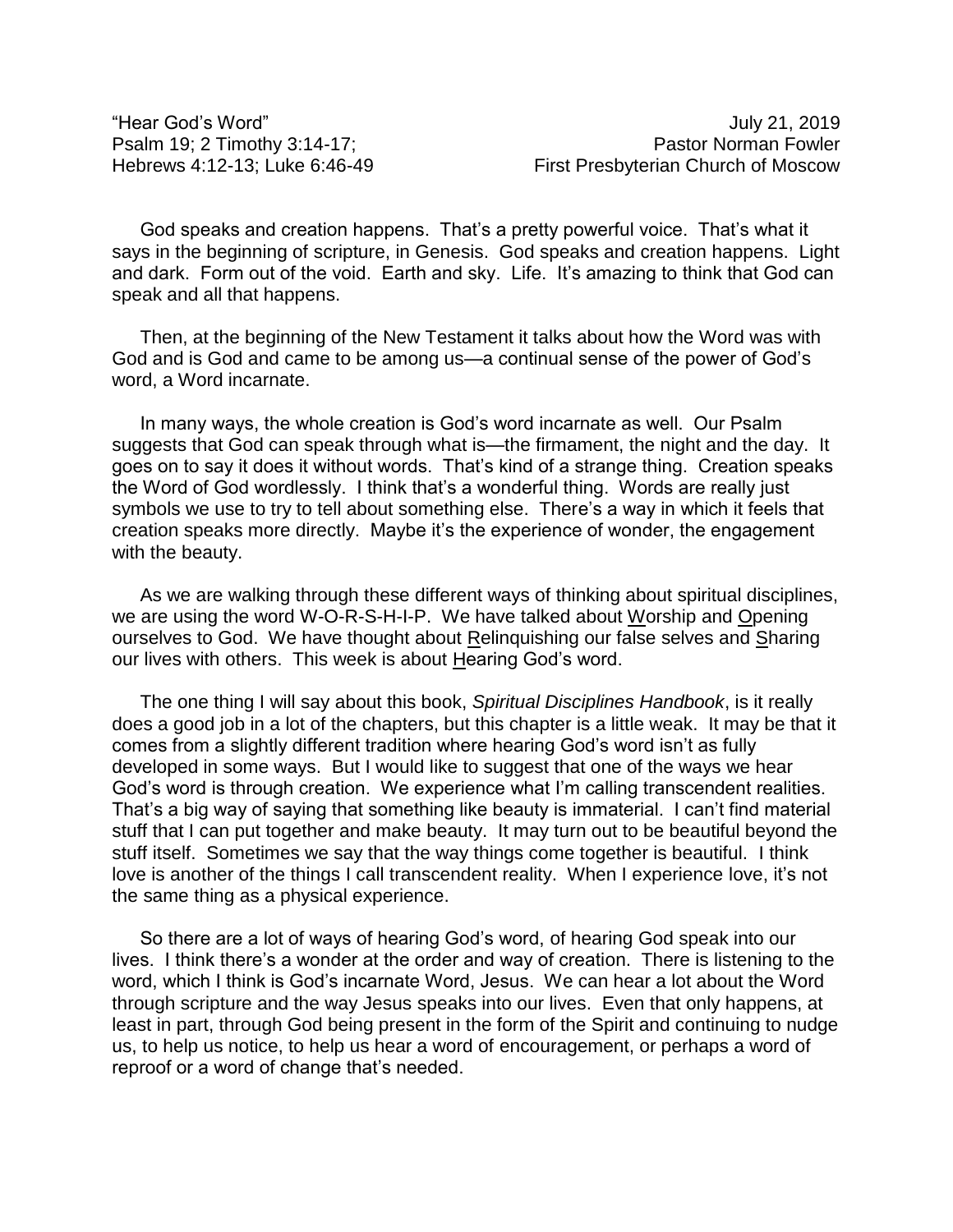We might also hear God's word through others. One of the things the book doesn't really address is hearing the word through preaching, which in our tradition is a big part of our spiritual discipline. We expect that God does continue to work through the exposition of the word, that is, trying to understand it together, perhaps not only in this kind of format, but in conversations.

Perhaps God's word comes to us through seeing the lives of people living out the word, by experiencing the grace of God in somebody sharing their lives with us or helping us.

Then, of course, there is Bible study, which is sometimes all we think about when we think about hearing the word. It's not that it's not important, but God's word is bigger than one way of thinking about it and allowing it to enter into our lives.

But why listen? That's where this passage from Timothy comes in. It really struck me because as I worked through it, I recognized my own needs in it. Maybe you have life all figured out, but I don't feel like I do. In fact, it feels like I keep coming up with things I need to learn more about. The first thing Timothy says is that it's good for instruction. As much as I don't want to admit it sometimes, I need that instruction. I need help in understanding, in being led, and in being reflective. I'll admit that sometimes I don't think I need any instruction. Sometimes I think I have it figured out. That's when I need the Bible for persuasion. It needs to persuade me because I don't really see it all clearly and I need the next piece that it gives me to be set straight again, to be guided.

It goes on to say it is training us in righteousness. That is, to live God's way. As we look at scripture, we recognize over and over again how it guides us to live God's way. The very central piece of that is to love God with heart, mind, soul, and strength, and our neighbor as ourselves—God's way.

Jesus invites those who have just heard him teach to recognize that you can hear what he said and you can even debate what it means, but if you're really going to hear his word, then it has to come out in your actions. It has to actually sink in. When it sinks in, it becomes the foundation of who we are. The early Christians were called the People of the Way. We become a people of God's way because we've allowed the word of God to sink in. We hear that word and we are led by it.

It may mean at times that we're in conflict with the world around us. The world around us may have other ways. This week, some people said there's an Idaho way. I think that's in conflict with God's way. God's way is a way of caring for all people. When it says to love our neighbors, it doesn't say we get to pick and choose which neighbor we get to love. It also suggests that it cares about justice. If somebody has been oppressed, then we need to overcome that. There's a lot to God's way, and Jesus invites us to let that way enter into our lives.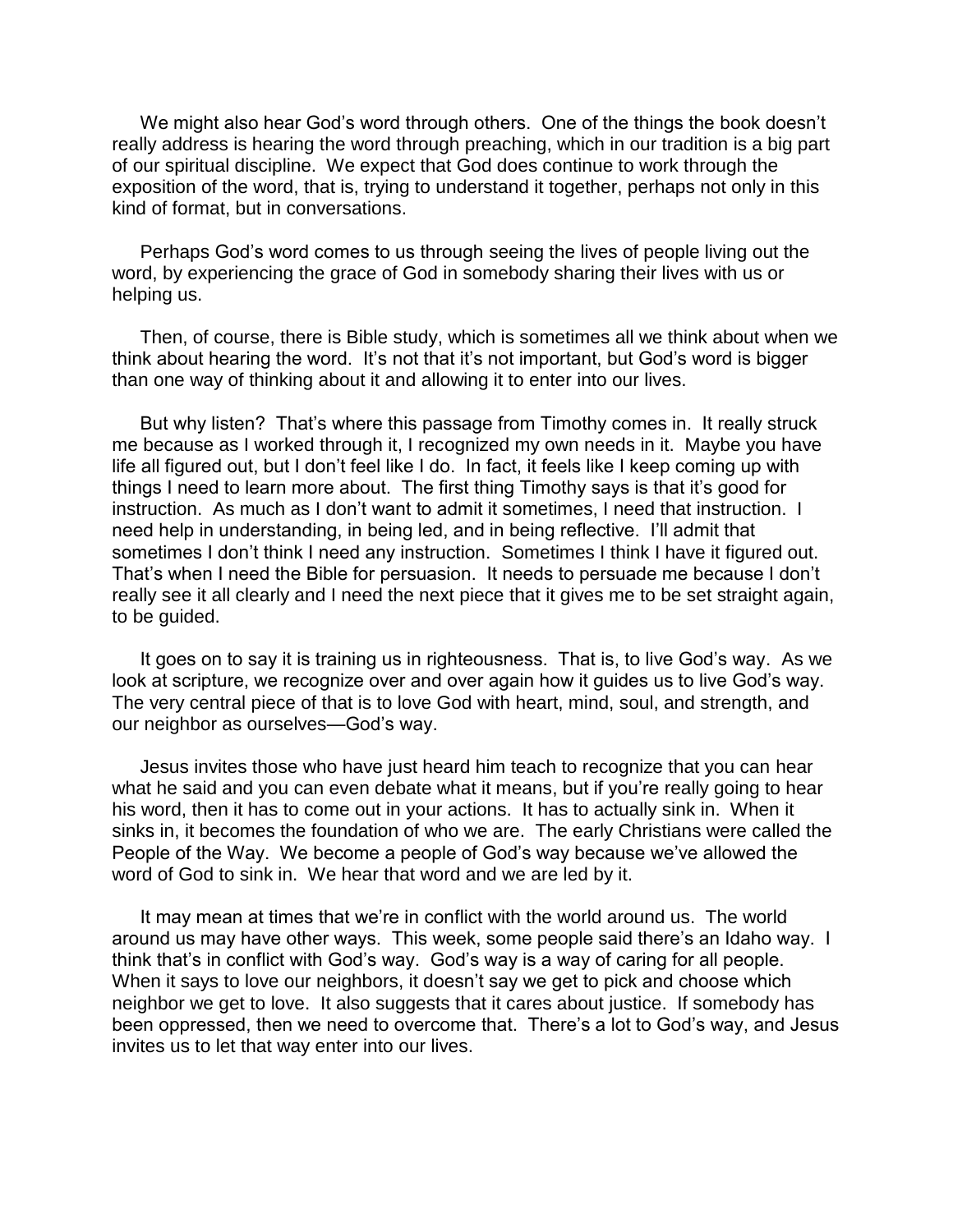It's so easy in our lives to begin to look at a particular thing around us. I want to expound a little bit on that kind of thing because it can be all kinds of things. We can look for someone we think has it figured out and follow them. We can blame others because that's the way we are going to be able to change our lives. We can look to a political system as the way. We can look left; we can look right. We can look at all kinds of things as the way. It's easy to begin to think that if I could just change the politics, if I could just change the economics, if I could just change how educated everybody is, or if I could just change (put in whatever you want), salvation will come.

It says in Second Timothy, "...the sacred writings that are able to instruct you for the salvation through faith in Christ Jesus." We can put our faith in all kinds of things, but the only thing I believe that we can truly put our faith in that gives us true salvation is Jesus. That enables us to let go of everything else. Now, why would we want to let go of everything else? Well, in part it's because if I don't let go, I have a God who knows what I'm thinking about.

Generally what I'll end up doing is finding a way that benefits me. I think that humans tend to do that. We tend to find a way that will benefit me or my little group. We will disparage the other, the one who disagrees. Maybe we'll try to send them back to some other place. But God knows who we are, what's in our hearts, and that can be a scary thing. However, if we embrace it, recognize that we are laid bare before God and we can't hide all our motivations and who we are, it can also be a freeing thing. It can free us to accept God's grace. It can free us to recognize that in spite of the fact that God knows all about who we are, God still loves us.

God sent the Word, his Son, that we might have life. So, while I don't think politics or economics or right or left or whatever is our salvation, we do have a responsibility from the love of God that God has given us to try to express that love in our lives. We have a responsibility to try to express the way God would have us be and live and do what is right. We have a responsibility to live Christ's way, God's way. We have a responsibility to be a people of the way and to let that be expressed in all that we do, in whatever part of life we must deal with--and that includes politics, and economics, and our education, and our work, and our leisure, and our lives.

At the end of that Second Timothy passage, it says, "...so that everyone who belongs to God may be proficient and equipped for every good work." When we hear God's word, we can't expect it to leave us alone. It's not like watching a television show that we don't pay attention to after it's done, or something that we do just for fun. When we hear God's word, there's an invitation to let it become part of who we are, foundational, and lead us on a way, proficient for every good work.

As a conclusion for this morning's conversation, I would like to use Psalm 119 as a prayer. This is from *The Message* translation. So let's pray:

> We're blessed when we stay on course, walking steadily on the road you revealed, O GOD.